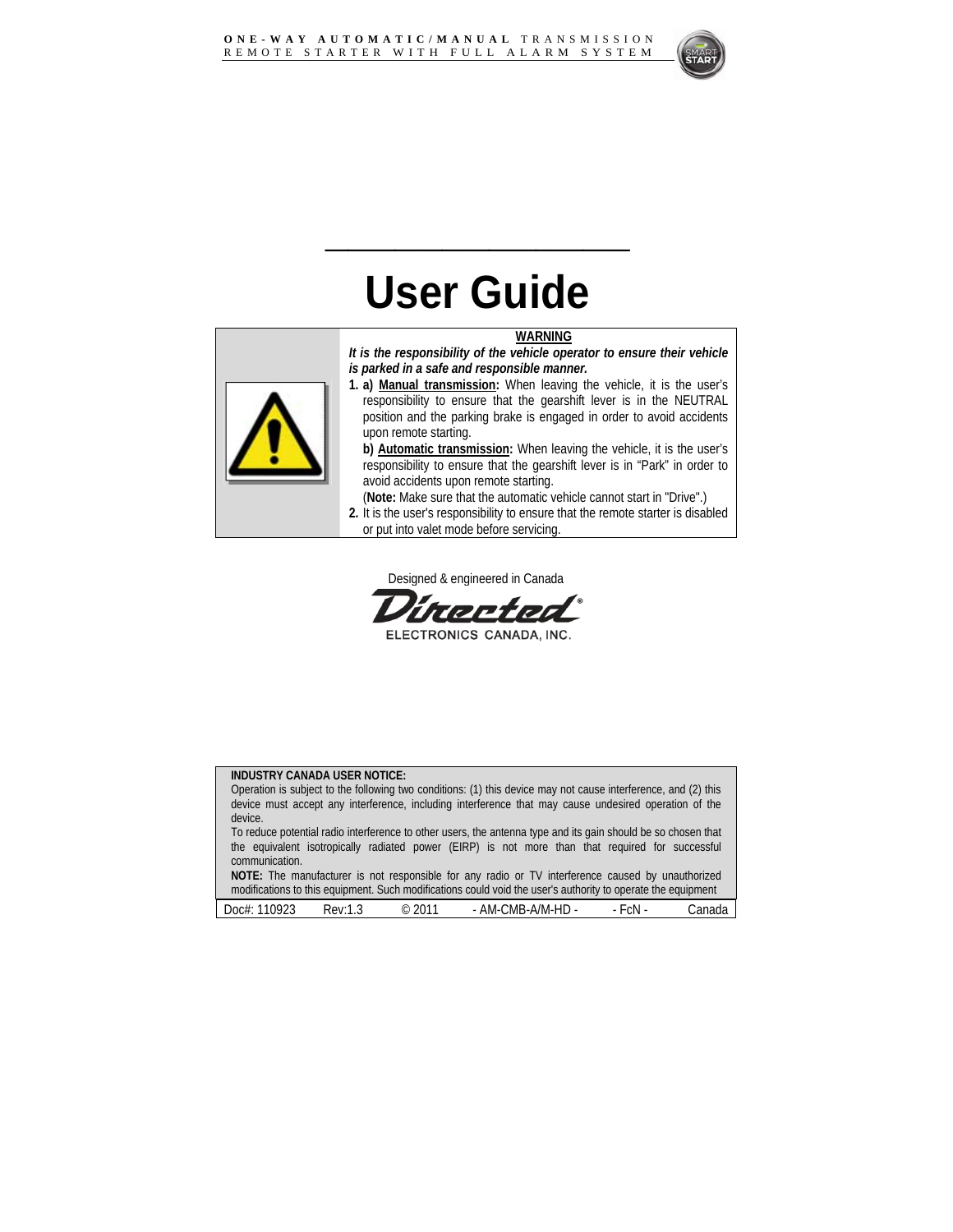### **Table of Contents**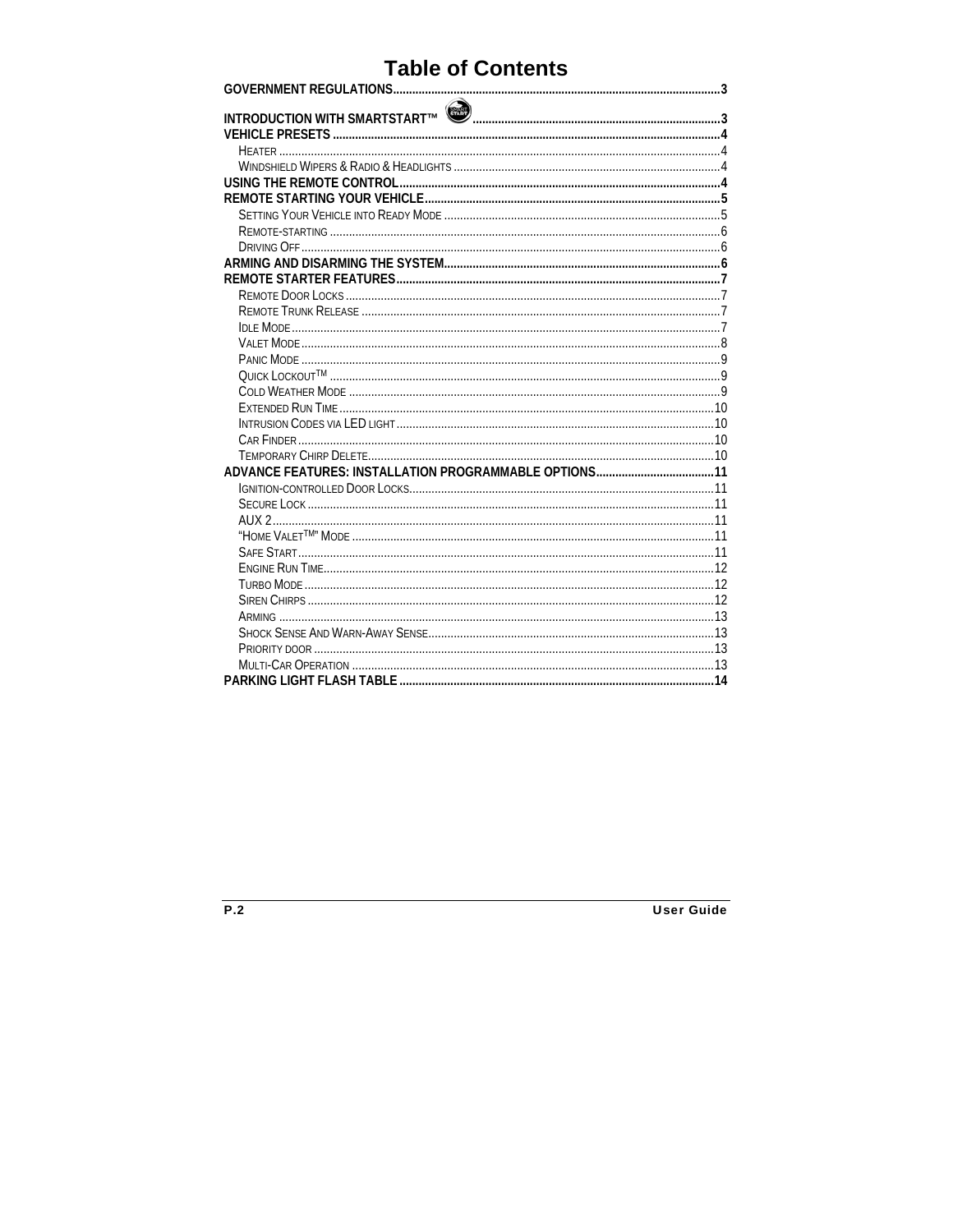### *Government regulations*

This device complies with part 15 of the FCC Rules. Operation is subject to the following two conditions: (1) This device may not cause harmful interference, and (2) this device must accept any interference received, including interference that may cause undesired operation.

This equipment has been tested and found to comply with the limits for a Class B digital device, pursuant to part 15 of the FCC Rules. These limits are designed to provide reasonable protection against harmful interference in a residential installation. This equipment generates and can radiate radio frequency energy and, if not installed and used in accordance with the instructions, may cause harmful interference to radio communications. However, there is no guarantee that interference will not occur in a particular installation. If this equipment does cause harmful interference to radio or television reception, which can be determined by turning the equipment off and on, the user is encouraged to try to correct the interference by one or more of the following measures:

Reorient or relocate the receiving antenna.

Increase the separation between the equipment and receiver.

Connect the equipment into an outlet on a circuit different from that to which the receiver is connected.

Consult the dealer or an experienced radio/TV technician for help.

This device complies with the Industry Canada Radio Standards Specification RSS 210. Its use is authorized only on a no-interference, no-protection basis; in other words, this device must not be used if it is determined that it causes harmful interferences to services authorized by IC. In addition, the user of this device must accept any radio interface that may be received, even if this interference could affect the operation of the device.

Warning! Changes or modifications not expressly approved by the party responsible for compliance could void the user's authority to operate this device.

### *Introduction with SmartStart™*

This is a state-of-the-art remote car starter system. The system is packed with advanced features such as priority access to the driver's door (commodity features), the Safe Start children safety feature and SmartStart™.

SmartStart™ is a groundbreaking technology that enables your remote starter features to be accessed by your smartphone. Features include keyless entry, trunk release, panic, remote start/stop toggle and alarm notifications1. **Note:** SmartStart™ must be professionally installed. For more information, see your nearest authorised Directed Canada dealer.

With many advanced functions, this product will satisfy any one of your expectations from high-end commodity and security systems, without neglecting any standard feature commonly offered by entry-level starters.

1

<sup>1</sup> Certain conditions apply. See your authorised Directed Canada dealer.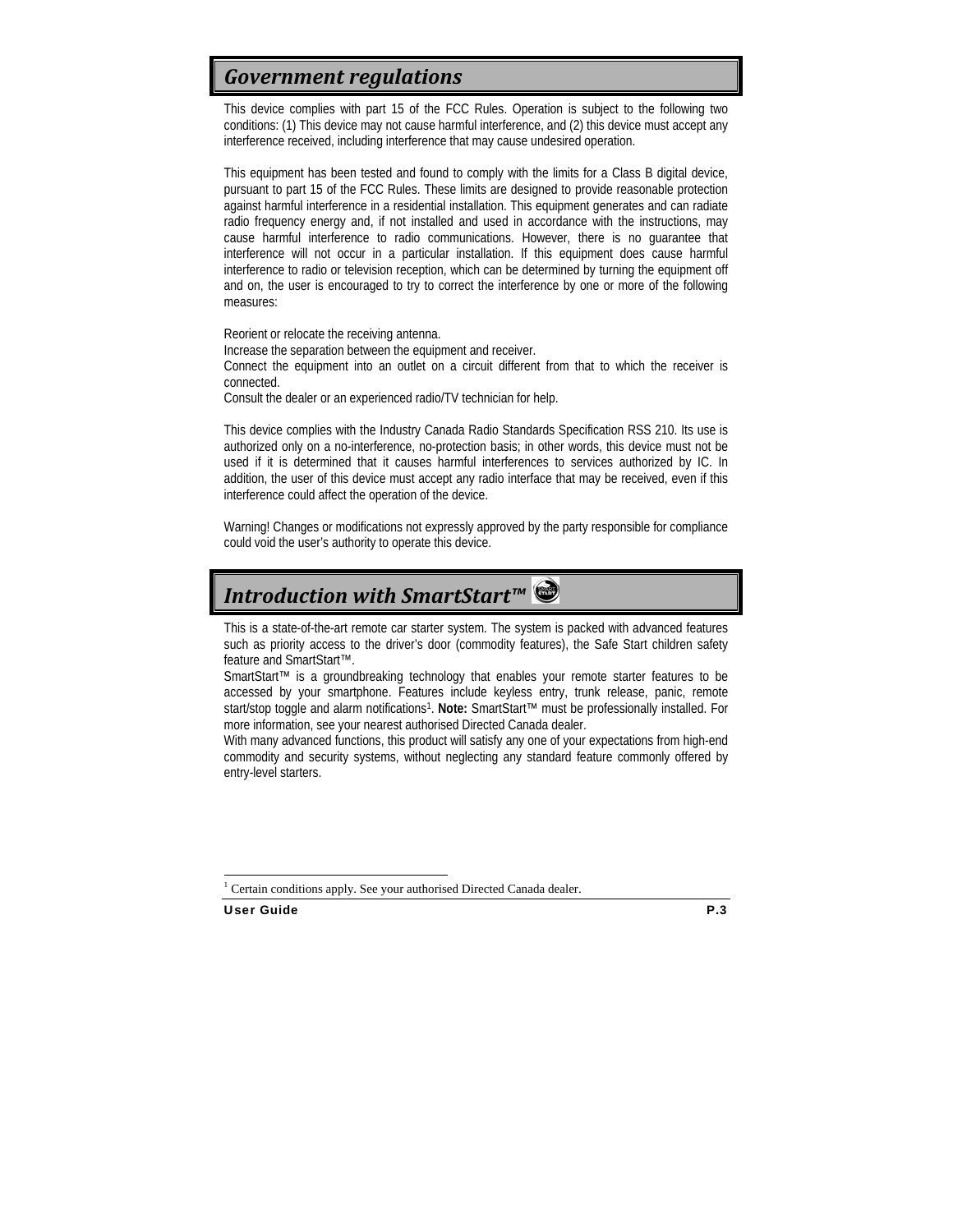### *Vehicle Presets*

#### **Heater**

When leaving the vehicle it is recommended to preset the accessory controls in preparation for the next remote start. Settings for the blower motor (fan), front and rear, should not be left on High. It is recommended to leave the settings on Low or Medium instead.

#### **Windshield Wipers & Radio & Headlights**

Certain vehicles require the radio and/or windshield wiper and / or headlight circuits to become energized while running under remote start. When leaving the vehicle you must ensure that the windshield wiper and headlight switches are **OFF**. Leaving the headlight switch **ON** on certain vehicles could cause them to remain **ON** even after remote starter shut down, resulting in a dead battery.

### *Using the remote control*

This system is equipped with a 5-button multi-channel transmitter. It can operate two independent identically-equipped vehicles (see Multi-Car Operation for second-car transmitter functions).

#### **The functions of the transmitter are as follows:**

| LOCK: Locks the doors,<br>arms the system and arms the<br>STARTER KILL (if installed).<br>Triggers Panic if pressed more<br>than 3 seconds. |                                                                                                                                              | <b>UNLOCK: Unlocks the</b><br>doors, disarms the system and<br>disarms the STARTER KILL (if<br>installed). Activates the AUX 1<br>output if Priority Door Access<br>is configured. Triggers Panic<br>mode if pressed more than<br>3 seconds. |  |
|---------------------------------------------------------------------------------------------------------------------------------------------|----------------------------------------------------------------------------------------------------------------------------------------------|----------------------------------------------------------------------------------------------------------------------------------------------------------------------------------------------------------------------------------------------|--|
| TRUNK:<br>Opens<br>the<br>activates<br>TRUNK or<br>the<br>AUX 3 output.                                                                     | (Picture serves as<br>example only.)                                                                                                         | I START: Remote starts the<br>engine. Gets the system into<br>Cold Weather mode if pressed<br>for longer than 3 seconds.<br>Note: Icon may vary.                                                                                             |  |
|                                                                                                                                             | STOP:<br>Remote-stops<br>the<br>engine if pressed for less than<br>3 seconds, triggers<br>Panic<br>mode if pressed longer than<br>3 seconds. |                                                                                                                                                                                                                                              |  |

**Note:** Pressing the **LOCK** and **UNLOCK** buttons simultaneously will activate the **AUX 2** output.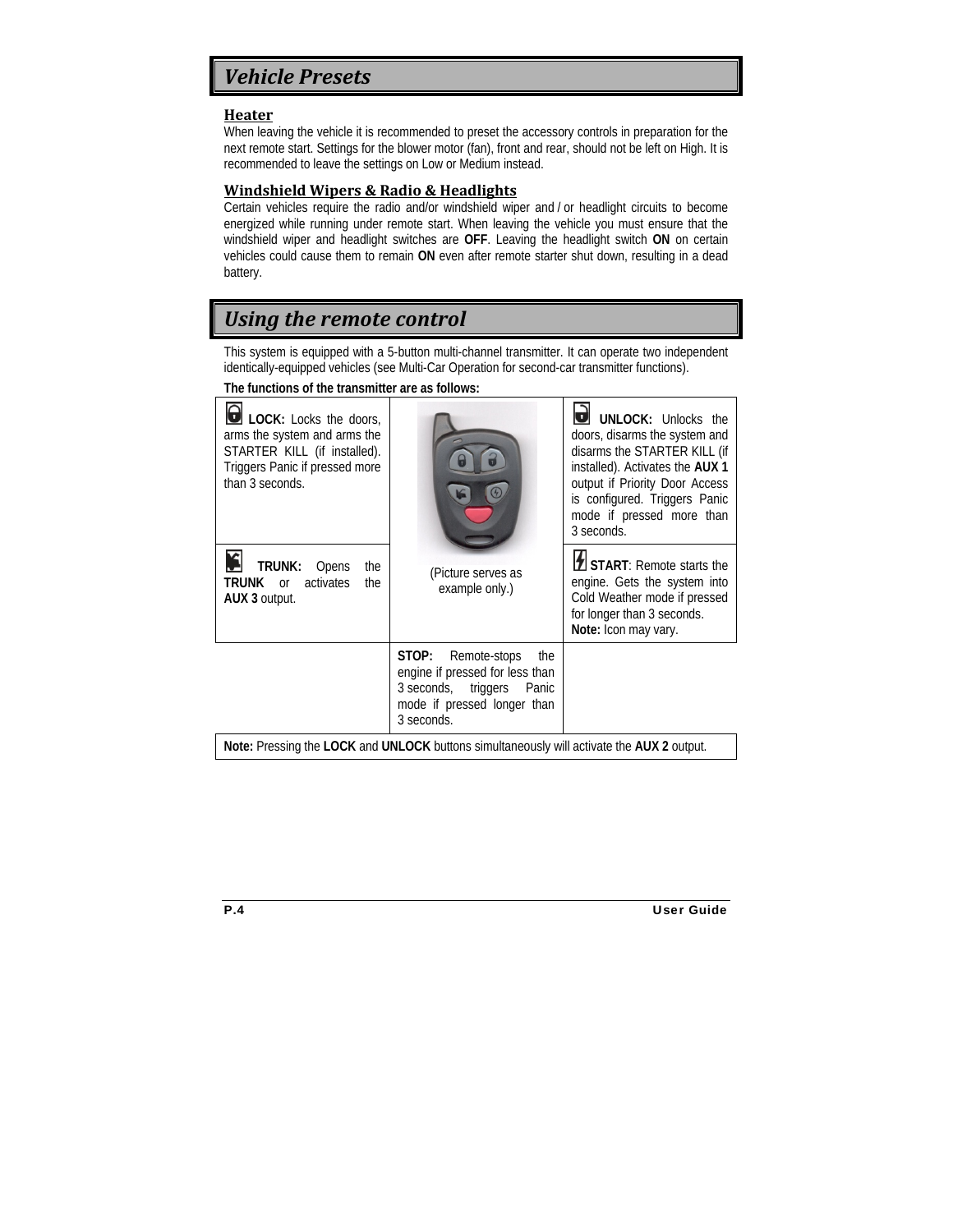### *Remote starting your vehicle*

#### **Setting Your Vehicle into Ready Mode**

If your vehicle has a manual transmission you must read the following indications. The unit must first be set to **Ready Mode** in order to start the vehicle by remote. If the unit is not set to Ready Mode, it cannot remote start the vehicle. Please note that Ready Mode can be enabled by the remote or the handbrake, depending on the option that was selected by your installer. Therefore, you must follow the appropriate procedure between the two described below in order to set your vehicle into Ready Mode.

Once the system is set to **Ready Mode**, the vehicle can be remote started and stopped at any time. The system will exit Ready Mode if a door, the hood or the trunk is opened, if the brake pedal is pressed, if the parking brake is disengaged or if the ignition key is turned to the Ignition On (Run) position.

To set the system to Ready Mode:

| If Ready Mode is enabled by remote                                                                                                                                                              |                                                                                                                                                                                                                                                                        | If Ready Mode is enabled by handbrake                                                                                                                                    |                                                                                                                                            |  |
|-------------------------------------------------------------------------------------------------------------------------------------------------------------------------------------------------|------------------------------------------------------------------------------------------------------------------------------------------------------------------------------------------------------------------------------------------------------------------------|--------------------------------------------------------------------------------------------------------------------------------------------------------------------------|--------------------------------------------------------------------------------------------------------------------------------------------|--|
| 1. Ensure that all the doors, hood and trunk are closed. Make sure that the gear selector is in the<br>neutral position.                                                                        |                                                                                                                                                                                                                                                                        |                                                                                                                                                                          |                                                                                                                                            |  |
| 2. With the engine running, apply the parking<br>brake once and release the brake pedal.<br>3. Within 20 sec. of engaging the parking<br>brake, press and hold $\Box$ , $\Box$ or $\Box$ on the |                                                                                                                                                                                                                                                                        | 2. With the engine running, apply the parking<br>brake twice within 10 sec.<br>3. Make sure to release the brake pedal.<br>The parking lights will flash 3 times quickly |                                                                                                                                            |  |
| transmitter (SmartStart™<br>uses<br>only the<br>SmartStart™ icon).                                                                                                                              |                                                                                                                                                                                                                                                                        | and remain lit.                                                                                                                                                          |                                                                                                                                            |  |
| The parking lights will flash 3 times guickly<br>and remain lit. Release the button.                                                                                                            |                                                                                                                                                                                                                                                                        |                                                                                                                                                                          |                                                                                                                                            |  |
| 4. Remove the key: the engine will keep on running.<br>5. Exit the vehicle. All doors should be closed, including the hood and trunk.                                                           |                                                                                                                                                                                                                                                                        |                                                                                                                                                                          |                                                                                                                                            |  |
|                                                                                                                                                                                                 |                                                                                                                                                                                                                                                                        |                                                                                                                                                                          | 6. THERE ARE THREE POSSIBLE OPTIONS TO COMPLETE READY MODE (programmable by installer)                                                     |  |
| <b>OPTION 1: Automatic shut</b><br>down without auto lock                                                                                                                                       | <b>OPTION 2: Manual shut down</b>                                                                                                                                                                                                                                      | (default)                                                                                                                                                                | <b>OPTION 3: Automatic shut</b><br>down with auto lock                                                                                     |  |
| The engine runs for 8 sec.<br>before finally shutting down<br>the engine, without user<br>interaction.                                                                                          | The engine keeps going until you<br>press either;<br>a. <b>d</b> to lock the doors and shut<br>down the engine;<br>$b.$ $\Box$ to unlock the doors and<br>shut down the engine;<br>c. $\boxed{\blacktriangle}$ to shut down the engine<br>without affecting the doors. |                                                                                                                                                                          | The engine runs for 8 sec.<br>then locks the doors before<br>finally<br>shutting down<br>the<br>engine,<br>without<br>user<br>interaction. |  |
| <b>WARNING:</b> The vehicle is<br>not armed or locked down.                                                                                                                                     | WARNING: Engine runs until the<br>pre-programmed<br>expires.                                                                                                                                                                                                           | time<br>run                                                                                                                                                              | <b>WARNING:</b><br>Do not<br>leave<br>your keys in the vehicle!                                                                            |  |
| 7. The Parking lights will flash twice to indicate Ready mode is set.                                                                                                                           |                                                                                                                                                                                                                                                                        |                                                                                                                                                                          |                                                                                                                                            |  |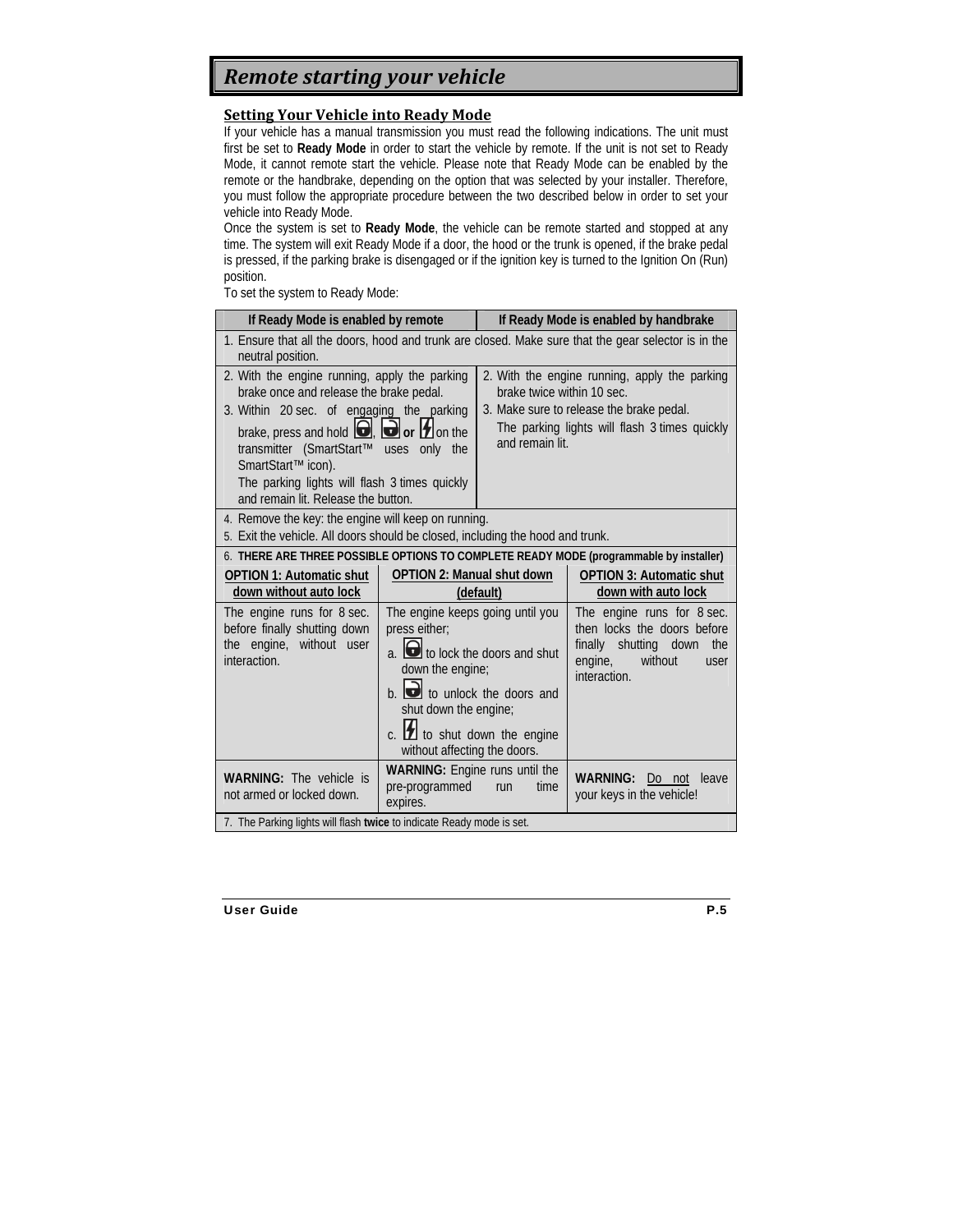#### **Remotestarting**

Press the **1** button for approximately 1 second. The parking lights will turn ON to inform you that the Remote Car Starter has received your signal. Approximately 5 seconds later, the engine will start. The parking lights will remain **ON** during the pre-programmed run time of the engine.

If your vehicle does not start at the first attempt, the system will shut down, wait a few seconds and try to start the engine again. There will be 3 start attempts before the system gives up.

#### **Driving Off**

With the vehicle running remotely, press the **button to disarm** the starter kill (if installed) and unlock the doors. Enter the vehicle and do the following:

Turn the ignition key to the **IGNITION ON (RUN)** position. (Do not turn the key to the **CRANK**  position while the engine is running. This would cause the starter motor to re-engage.)

Press the brake pedal to disengage the remote starter unit.

You are now ready to drive off.

**Note:** On some Push-To-Start (PTS) vehicles, no takeover is possible as pressing the brakes will shut the engine down. Please talk to your technician to determine if the "Takeover mode" can be set for your vehicle.

### *Arming and disarming the System*

The Alarm can be configured by the installer either to Passive Mode (so as to arm automatically) or Active Mode (so as to require the user's intervention for arming). By default, the Remote Car Starter is configured to Passive Mode

Passive mode:

To **arm** the alarm:

Press the  $\Box$  button on the transmitter

OR

Let the alarm arm automatically 1 minute (by default) or 3 minutes (if configured this way) after the ignition is turned **OFF** or once the last door is closed (if the doors are monitored).

The LED on the antenna will flash quickly during the countdown preceding the activation of the system.

Once the activation countdown expires, the LED will flash slowly to indicate that the alarm is now armed.

To **disarm** the alarm:

- Press the **button** on the transmitter.
	- 1. The LED on the antenna will flash quickly during the countdown preceding the activation of the system.

The alarm will automatically rearm itself after 1 minute (by default) or 3 minutes (if configured this way) if no door is left opened (if the doors are monitored) and the ignition is **not** turned **ON**. Active Mode:

To **arm** the alarm:

- Press the  $\Box$  button on the transmitter.
	- 1. The siren will chirp once.
	- 2. The LED on the antenna will flash slowly.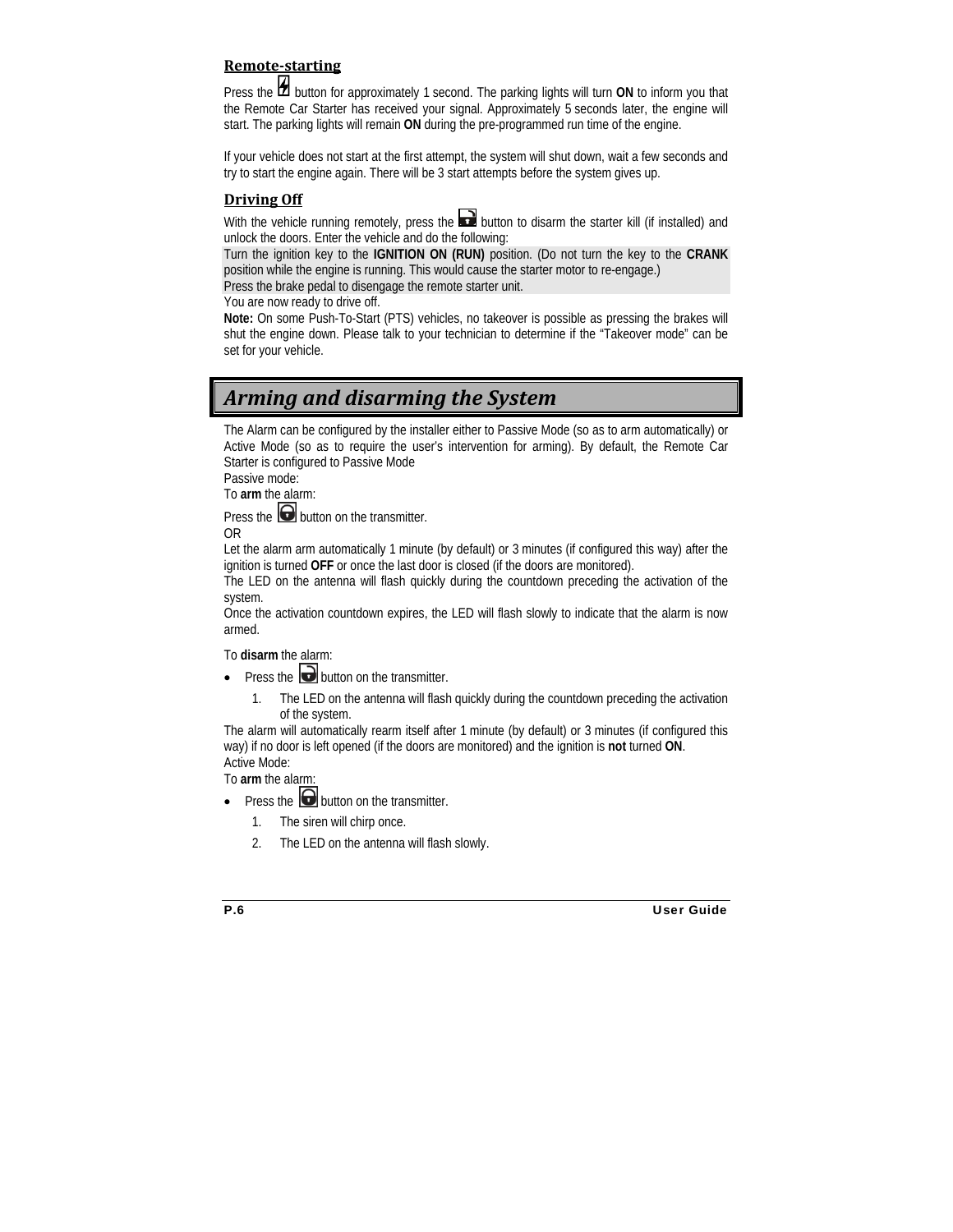To **disarm** the alarm:

- 1. Press the  $\Box$  button on the transmitter.
	- 1. The siren will chirp twice.
	- 2. The LED on the antenna will remain **OFF**.

### *Remote starter features*

#### **Remote Door Locks**

If your system was installed with the Remote Door Locks option, you will have the convenience of remote keyless entry.

#### **To** LOCK **your doors and** ARM **the system:**

- 1. Press and hold the **button for approx.** 1 sec.
- 2. The siren will chirp once to confirm that the doors have been locked, the Starter Kill feature is enabled (if it was installed) and that the Alarm is armed.

#### **To** UNLOCK **your doors and** DISARM **the system:**

- 1. Press and hold the **button for approx.** 1 sec.
- 2. The siren will chirp twice to confirm that the doors have been unlocked, the Starter Kill feature is disarmed (if it was installed) and that the Alarm is disabled.

#### **Remote Trunk Release**

If your system was installed with the Remote Trunk Release option, you can open your trunk by pressing the **button.** In addition, this will also disarm the system.

#### **Idle Mode**

**Convenience feature:** Idle Mode allows you to keep the engine running and the doors locked while you stop, for example, at a convenience store or for a short delivery.

This feature allows you to let the remote starter take over control of the vehicle (i.e. no Key in the Ignition Switch) while the engine is running.

#### **Activating Idle mode (Automatic transmission):**

1. With the engine running, make sure to release the brake pedal and press the  $\Box$ ,  $\Box$  or  $\Box$ button on the transmitter until the parking lights come **ON**.

**Note:** SmartStart™ can be setup to use the SmartStart™ icon to activate Idle mode.

- 2. Remove the ignition key from the ignition switch.
- 3. The engine will continue running.
- 4. Exit the vehicle. All doors, the hood and trunk should be closed.
	- a) Press the **button to lock the doors**, to arm the starter kill and to arm the alarm (if available). The engine will continue running.
	- b) When re-entering the vehicle, the user must reinsert the key into the ignition and turn it to the **ON** position (not Crank) without pressing on the brake.
	- c) *Once the key is in the ON position*, press on the brake pedal to put the transmission in gear. Pressing the brake pedal at this step will cancel the remote starter takeover.
	- d) Drive off.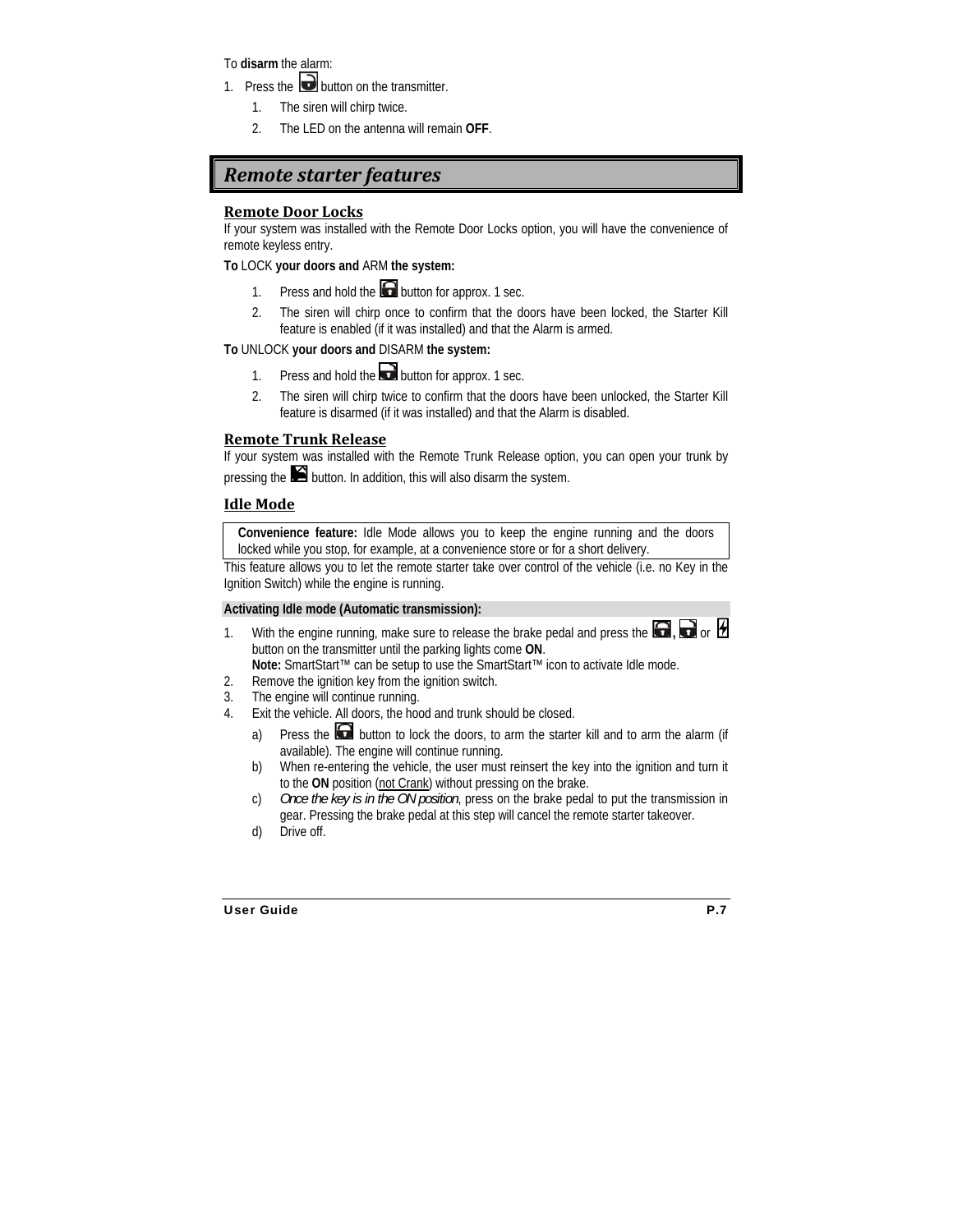If your vehicle has a manual transmission, Idle Mode can be activated through the same routine as that used for **Ready Mode (page XX)**; at the last step, press **14** button to lock the doors, arm the system and leave the engine running.

#### *NEW FEATURE –* **Push-To-Start Idle Mode**

This feature is a variation of "Idle mode", but made specifically for Push-To-Start vehicles, with automatic or manual transmissions. (Consult your installer for availability of this feature.) Follow the same steps as the normal Idle Mode procedure, except for when re-entering the vehicle while the engine is running;

- 1. Press unlock
- 2. Open then close all doors.
- 3. You have 1.5 minutes (or 3 minutes) to press on the brake pedal, to get in gear and drive off.

**Note 1:** Pressing on the brake pedal after the allocated (1.5 or 3-min.) period will shut the engine down.

**Note 2:** The engine will continue running until the user re-enters the vehicle or until the expiration of the run time.

**Note 3:** If the pre-programmed run-time expires or if the user shuts down the engine remotely, the vehicle will enter Ready Mode automatically (manual transmissions only).

**Caution!!** Do not leave children or pets unattended in a vehicle standing in Idle Mode.

#### **Valet Mode**

When the vehicle is in Valet Mode, the remote starter and alarm functionalities are disabled. If the vehicle needs to be serviced, or if you park it indoors, Valet Mode will prevent the engine from being remote-started accidentally.

#### **Any of the following features will put the remote car starter into Valet Mode:**

**Ignition Valet:** This feature allows you to set Valet Mode using the ignition key. **Remote valet:** This feature allows you to set Valet Mode using the transmitter. **Valet switch:** This feature allows you to set Valet Mode using a push button switch (optional).

#### **To put the system into Valet Mode**

#### **Using the KEY (Ignition Valet Mode):**

- 1. Insert the ignition key into the ignition switch. Within 10 sec., cycle the ignition key to the **IGNITION/RUN** and **OFF** positions 5 times until the parking lights flash **3 times**.
- 2. Turn the ignition **OFF**.
- 3. The LED on the antenna will stay **ON** indicating that the vehicle has successfully entered Valet mode.

#### **Using the TRANSMITTER (Remote Valet Mode):**

- 1. Press the  $\Box$  and  $\Box$  buttons simultaneously until the siren chirps twice.
- 2. The LED on the antenna will stay **ON** indicating that the vehicle has successfully entered Valet mode.

#### **Using the PUSH-BUTTON SWITCH (Valet Switch Mode):**

- 1. Insert the ignition key into the ignition switch.
- 2. Turn the key to the **ON** position
- 3. Within 5 seconds, press the push-button switch until the parking lights flash **3 times**.
- 4. Release the push-button and turn the ignition to the **OFF** position.
- 5. The LED on the antenna will stay **ON** indicating that the vehicle has successfully entered Valet mode.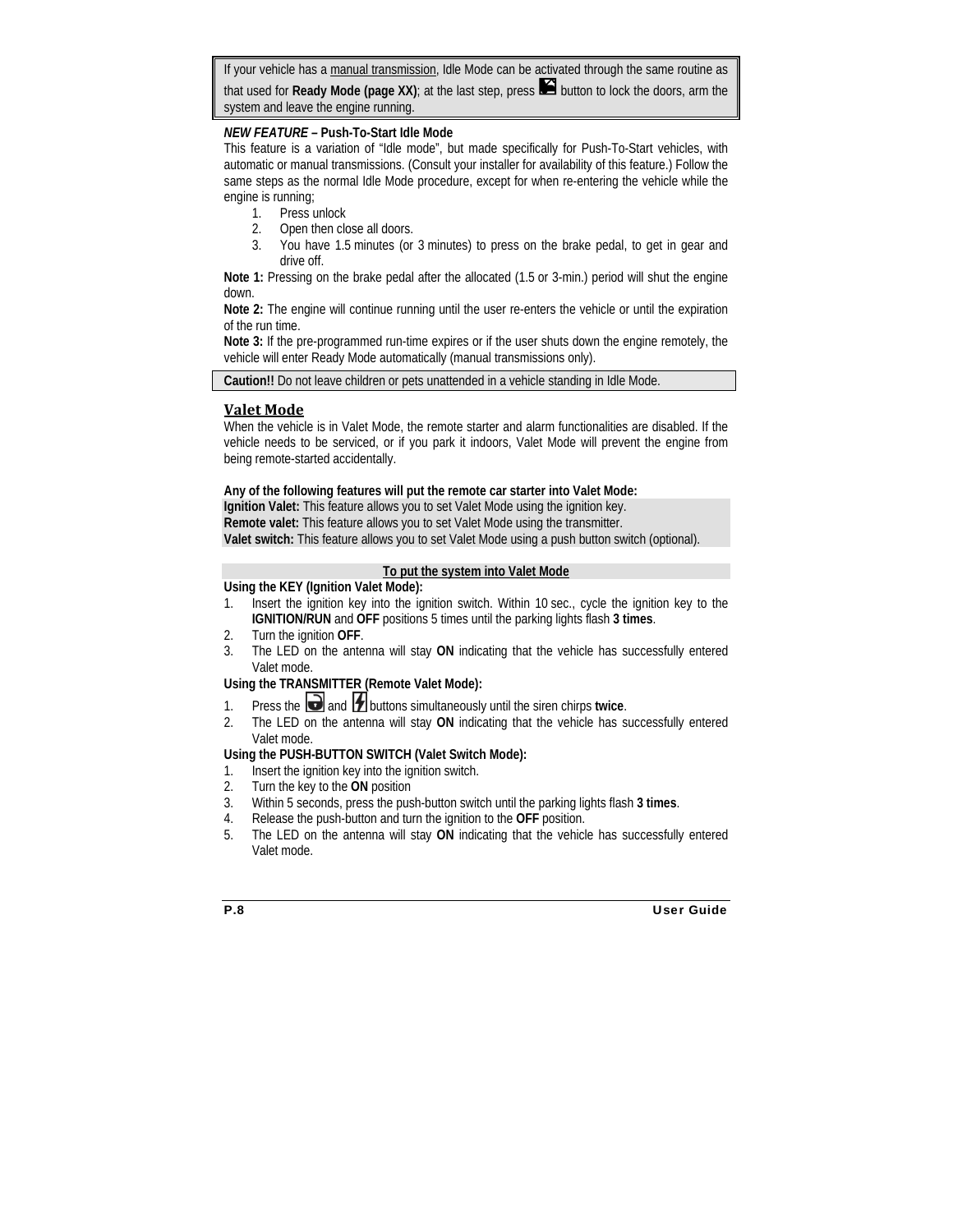#### **To take the system out of Valet Mode**

#### **Using the KEY (Ignition Valet Mode):**

- 1. Insert the ignition key into the ignition switch. Within 10 sec., cycle the ignition key to the **IGNITION/RUN** and **OFF** positions 5 times until the parking lights flash **twice**.
- 2. Turn the ignition **OFF**.
- 3. The LED on the antenna will switch **OFF** indicating that the vehicle is now out of Valet mode.

#### **To take the system out of Valet mode using the TRANSMITTER (Remote Valet Mode):**

- Press the **a** and **1** buttons simultaneously until the siren chirps twice, pauses, then chirps **twice** again.
- The LED on the antenna will switch **OFF** indicating that the vehicle is now out of Valet mode.

#### **To take the system out of Valet mode using the PUSH BUTTON SWITCH (Valet Switch Mode):**

- 1. Insert the ignition key into the ignition switch.
- 2. Turn the key to the **ON** position.
- 3. Press the push-button switch until the Parking lights flash **twice**.
- 4. Release the push-button and turn the ignition to the **OFF** position.
- 5. The LED on the antenna will switch **OFF** indicating that the vehicle is now out of Valet mode.

If someone attempted to remote-start the vehicle while in Valet Mode; the parking lights will turn **ON**, then **OFF**, then will flash **twice**.

#### **Panic Mode**

In an emergency situation, you can activate panic mode by pressing and holding the  $\Box$ ,  $\Box$  OR **STOP** button for more than 3 seconds, until the siren starts to sound. If the vehicle is under a remote start, the engine will shutdown automatically before setting off the Siren. You can stop the Siren by pressing:



(this will lock your doors and deactivate panic mode), or

(this will unlock your doors and deactivate panic mode).

Furthermore, the panic mode can be stopped by activating Valet Mode **(page XX)**

\* Panic Mode will automatically shut down after 30 sec.

#### **Quick LockoutTM**

(Also called **Secure Panic**.) For fast protection in emergency situations, the system will **LOCK** all doors when you press the brake pedal while you hear the Horn/Siren sounding. (**Quick Lockout** is only available when **panic mode** has been set off.)

#### **Cold Weather Mode**

If the vehicle has a manual transmission, **Ready mode (page 4)** should be set before entering Cold Weather mode. When Cold Weather Mode is active, the engine starts every 2 hours and runs for 3 minutes (or for 8 or 20 minutes with diesel engines). Cold Weather Mode automatically ends after 24 hours (or 12 starts).

#### **To enter Cold Weather Mode:**

- Press and hold the  $\overline{\mathbf{B}}$  button for at least 3 seconds
- The parking lights will flash for 2 seconds, pause, then flash 3 times.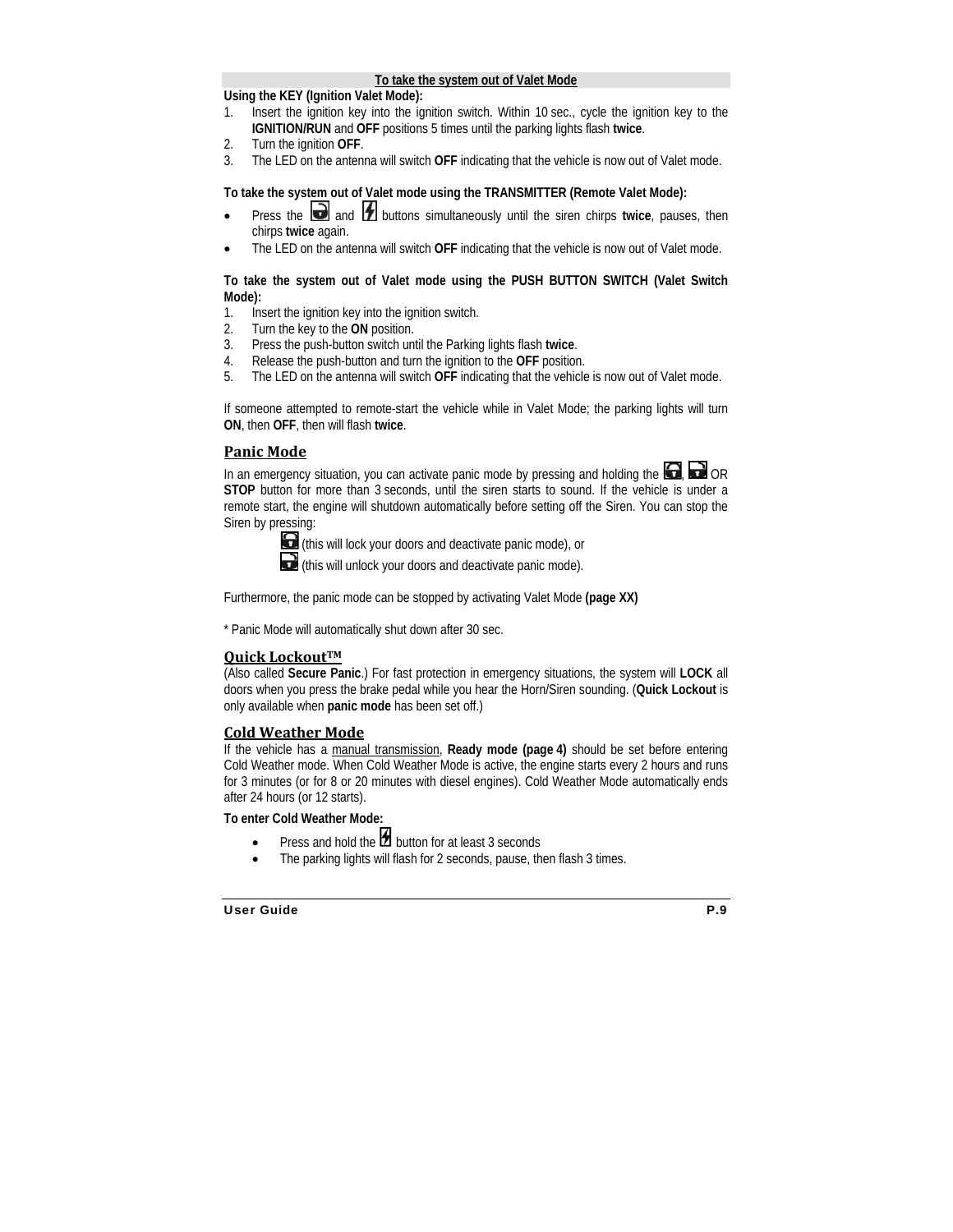**To exit Cold Weather Mode, do any one of the following actions:** 

- Open the hood.
- Start the engine remotely.
- Turn the ignition key to the **IGNITION ON (RUN)** position.
- Press and hold the **H** button until the parking lights come ON for 2 seconds, pause, then flash once.

#### **If Safe Start is enabled, you can activate Cold Weather Mode by:**

- 1. Pressing and releasing the  $\sharp$  button, then;
- 2. Pressing and holding the  $\boxplus$  button until the parking lights flash 3 times.

#### **To verify whether the system is in Cold Weather Mode:**

**(Automatic transmissions only)** Press the brake pedal: If the vehicle is in Cold Weather mode, the parking lights will remain **ON** while the brake pedal is pressed.

#### **Extended Run Time**

While the vehicle is running remotely, press and release the  $\mathcal H$  button. This will reset the run time counter to zero and restart the run time cycle from the beginning. The siren will sound and the parking lights will flash slowly (3 times) then remain lit.

**Note:** The extended run time procedure can only be carried out once per remote start.

To stop the vehicle, at any moment, simply press and release the **STOP** button.

Example: If your remote car starter is programmed for a run time of 3 minutes and your vehicle has

been running for 2 minutes already, pressing the  $\mathcal H$  button will reset the counter to zero and allow the engine to run for another cycle (in this case, 15 minutes).

#### **Intrusion Codes via LED light**

The system monitors the following:

- Any vibrations sensed by the shock sensor such as someone breaking the window, the windshield etc.
- Doors
- **Ignition**
- Hood

**Note:** If an intrusion has occurred, the siren will sound for a maximum of 1 minute.

When an intrusion has occurred, pressing unlock will make the siren chirps four times. The antenna's LED will provide an intrusion code corresponding to the type of the intrusion that occurred. The LED intrusion codes are flashed in continuous loops.

| $2x =$ Doors intrusion | $5x =$ Panic    |
|------------------------|-----------------|
| 3x = Shock Sense       | $6x =$ Ignition |
| $4x = Hood$            |                 |

#### **Car Finder**

When enabled, the Car Finder option will help you locate your vehicle by sending a pulsating signal

through the siren. To hear the signal, press the  $\bigodot$  and  $\bigodot$  buttons simultaneously. The siren will signal each time the buttons are pressed.

#### **Temporary Chirp Delete**

To temporarily disable the chirp confirmations of the siren upon arming and disarming (e.g. in a quiet neighborhood):

1. Press the  $\blacksquare$  button. The parking lights will flash once.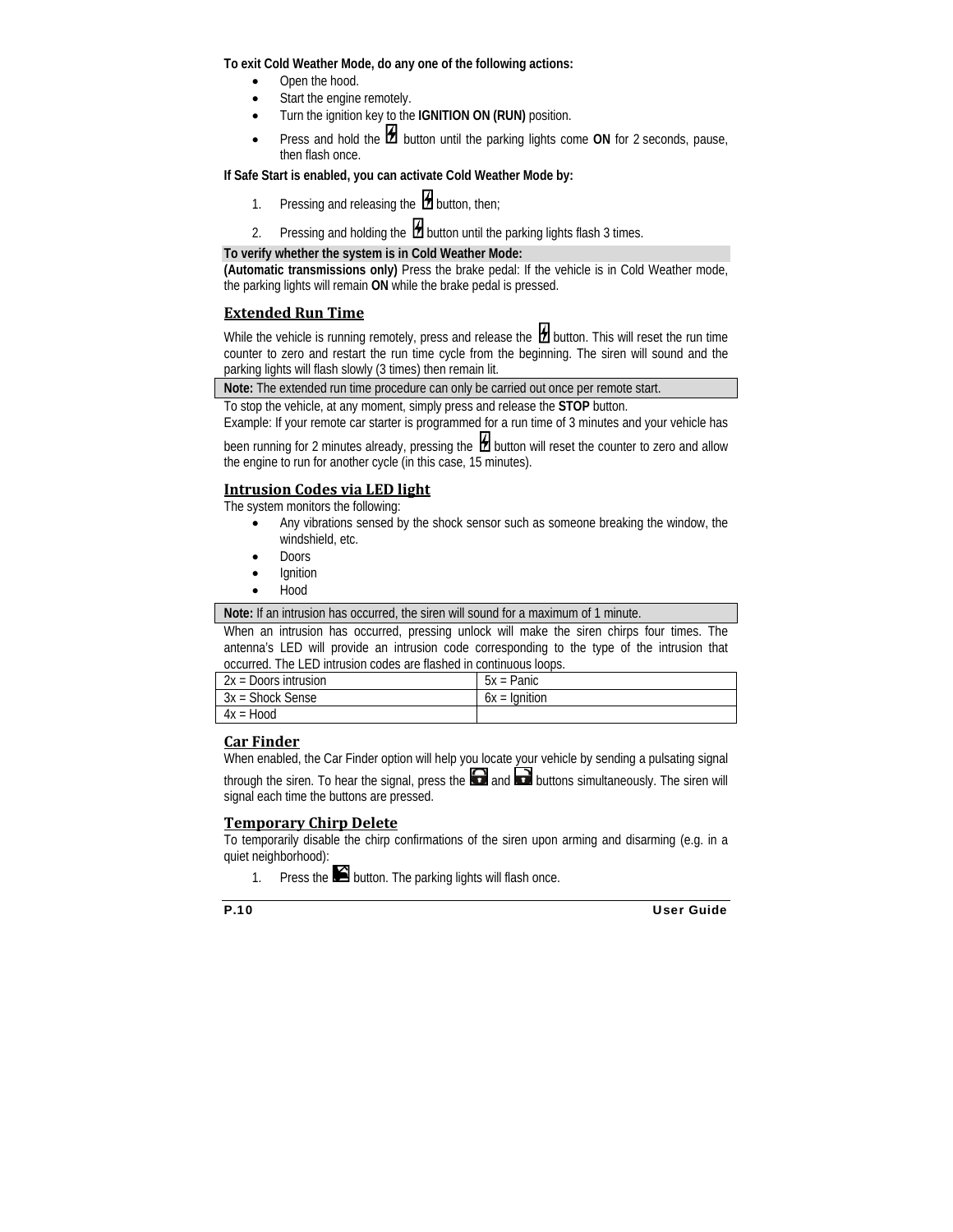2. Immediately press the  $\Box$  or  $\Box$  button to arm or disarm system without any chirp.

### *Advance Features: Installation Programmable Options*

The system was designed with flexibility and OEM integration in mind. With its programmable options, this unit can single-handedly control nearly any electrical system in your vehicle.

**Note:** The programming of your system should be left to a professional. Changing any one of the settings may affect the operation of your system.

#### **Ignitioncontrolled Door Locks**

This is an added security feature. If your Remote Car Starter was installed with the Ignition-Controlled Door Locks option, the doors will automatically lock as soon as the ignition key is turned to the **IGNITION ON (RUN)** position while the brakes are pressed. The remote car starter will also lock any door that was unlocked and opened (then closed) the next time the brake pedal is pressed (only when doors are monitored). When the key is turned to the **OFF** position, the doors will automatically be unlocked.

#### **Secure Lock**

(Disabled by default.) Before your vehicle can be remote-started, the factory security system must first be disarmed. The Secure Lock feature may be required on certain vehicle models with factory security systems that automatically unlock the doors when the security system is disarmed.

To keep your vehicle protected when the factory security system is disarmed for a remote start, Secure Lock will relock your doors as soon as the vehicle is started. Once the engine is shut down by remote or after its runtime has expired, Secure Lock will also rearm your factory security system and relock the doors.

#### **AUX 2**

If configured at installation, press  $\bigcirc$  &  $\bigcirc$  simultaneously to activate AUX 2.

#### **"Home ValetTM" Mode**

If configured at installation, this feature will remotely set the vehicle to a no-remote-start mode: if the vehicle is parked indoors there is no danger of it starting accidentally by remote control. If the vehicle has a manual transmission, it should be set into ready mode before activating the Home Valet™.

**Note:** Once the Home Valet™ Mode is activated, the vehicle will not start by remote, but the alarm functions will remain active.

#### **To put the system into Home Valet™ mode:**

- 1. Press the  $\Box$  or  $\Box$  button.
- 2. Within 3 seconds, press the  $\Box$  and  $\Box$  buttons simultaneously for 3 sec.
- 3. The P-lights will flash once.

#### **To take the system out of Home Valet™ mode:**

• Turn the ignition key to the IGNITION ON (RUN) position.

The system will warn you if someone attempts to start your vehicle while it stands in Home Valet™ mode. The parking lights will turn **ON** then **OFF**; then flash twice, pause; then flash twice again.

#### **Safe Start**

This feature will eliminate accidental remote starts, e.g. when children are playing with the transmitter.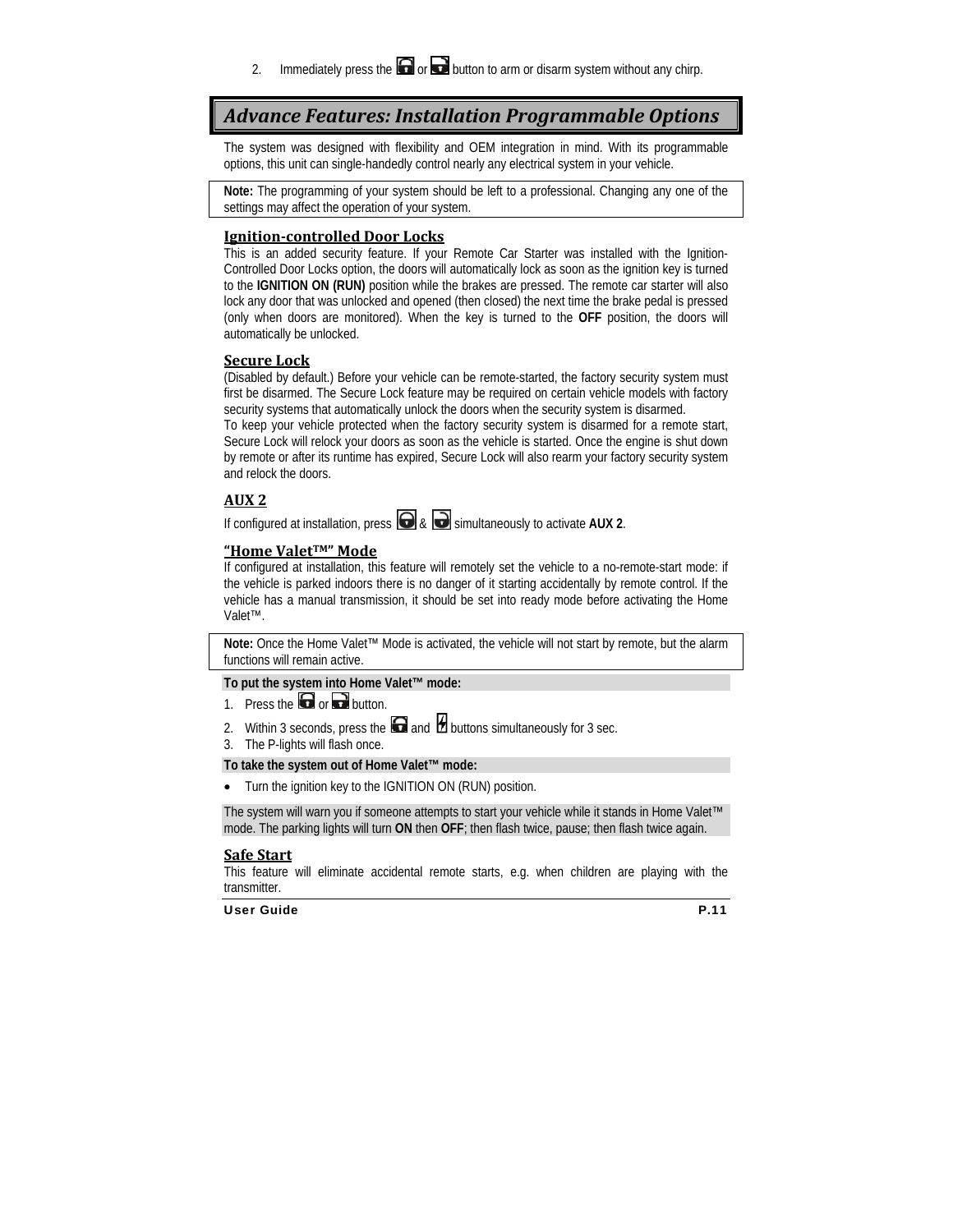Safe start enabled: If this feature is enabled, the user must press the **H** button twice within 3 seconds to remote-start the vehicle.

**Swap start:** If this feature is enabled;

Press and release  $\bigcirc$  &  $\bigcirc$  simultaneously to remote start the vehicle.

The  $AUX 2$  output can be activated by pressing the  $b$  button.

#### **Engine Run Time**

If you have a gas engine, your system can be programmed to run the engine for 3, 15, or 25 minutes (15 min. default). If you have a diesel engine, it can be programmed to run the engine for 8, 20, or 30 minutes (20 min. default).

#### **Turbo Mode**

If Turbo Mode is configured at installation, it will allow a turbocharger to idle down after the user leaves the vehicle: the unit will take over the vehicle and keep it running for 60 seconds (or until it is shut down by remote control), then shut down the engine.

If your vehicle has an automatic transmission, proceed as follows to set the system to Turbo Mode:

- 1. With the engine running, make sure to release the brake pedal and press the  $\Box$ ,  $\Box$  or  $\Box$ button on the transmitter until the parking lights come **ON**.
	- **Note:** SmartStart™ can be setup to use the SmartStart™ icon to activate Turbo mode.
- 2. Remove the ignition key from the ignition switch. The engine will continue running.
- 3. Exit the vehicle and close all doors, hood and trunk.
- 4. Press the  $\blacktriangleright$  button; this will lock the doors, arm the system alarm and confirm that the vehicle is in Turbo Mode.
- 5. The engine will shut down after 60 seconds.

If your vehicle has a manual transmission, follow all steps of the **Ready Mode** routine **(page-5)** to activate Turbo Mode, but at the last step;

- Press  $\blacksquare$  to lock the doors and have the engine shut down after 60 seconds; The parking lights will flash 3 times and remain lit. The alarm and starter kill will be armed.
- Press **th** to unlock the doors and have the engine shut down after 60 seconds; The parking lights will flash 3 times and remain lit.
- Press  $\mathcal H$  to shut down the engine without affecting the doors.

**Note:** The vehicle will enter Ready Mode once the engine run time expires.

#### **Siren Chirps**

The siren will chirp to confirm the system's basic operations:

By default, when the doors are being locked the siren will give **1 chirp** if none of the zones are active.

If a zone is active as the doors are being locked, the siren will give **3 chirps.**

When the doors are being unlocked, the siren will give **2 chirps** if no intrusion was detected.

If an intrusion was detected, the siren will give **4 chirps** as the doors are being unlocked.

The system can alternatively be set to: (must be configured by the installer)

**Warning Mode** (no chirp during lock/unlock – unless a zone is active when locking, in which case there will be 3 chirps upon locking – or unless the alarm was triggered, in which case there will be 4 chirps when unlocking);

**Open Zone Notification** (the system will warn for doors opened up to 10 seconds after arming). **No Chirp** (the vehicle will not chirp under any circumstance).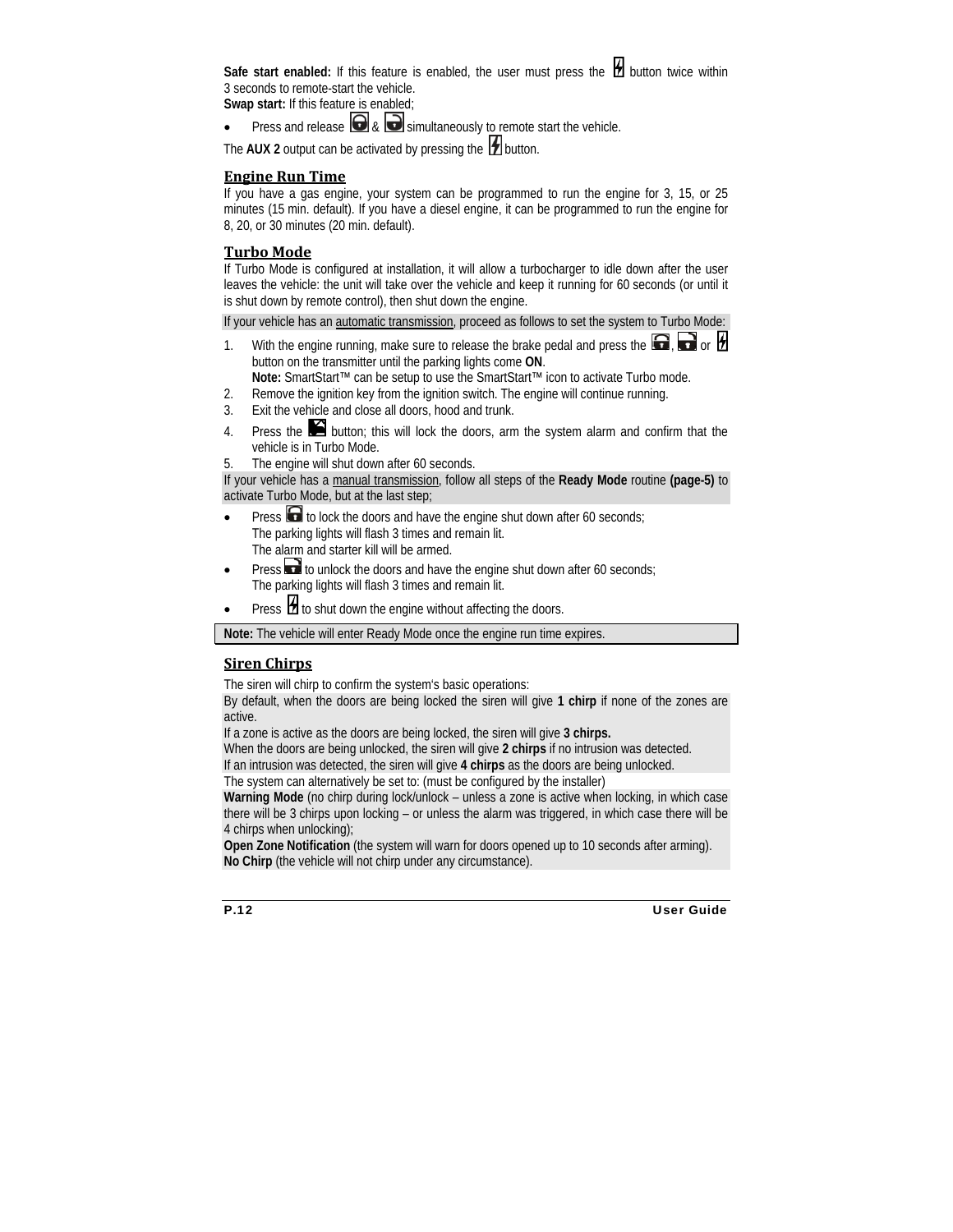#### **Arming**

Arming of the system can be program by your installer into 4 different options. By default, your system is programmed to "passive arming – 2 stage disarm":

- Active arming: The system will only arm if **D** button is pressed
- **Passive arming (2 stage disarm):** The system will automatically arm itself 30 seconds after the last "ZONE" is closed (door or hood).

Note: If an alarm is triggered, pressing the **button** will stop the siren while keeping the doors locked and the system armed.

Passive arming (1 stage disarm): The system will automatically arm itself 30 seconds after the last "ZONE" is closed (door or hood).

Note: If an alarm is triggered, pressing the **button will stop the siren and unlock the doors.** 

• **Active arming with disarm notification:** This feature will warn the user when a Door is left open: upon the arming of the Module, a 10-sec. notification delay will take place, after which the Siren will chirp 3 times if an open door is detected.

#### **Shock Sense And WarnAway Sense**

If somebody hits, jostles or otherwise moves your car, the shock sensor sends a signal to the brain indicating the intensity of the motion. Depending on the severity of the shock, the system can react to a full shock by triggering the alarm or it can also respond to a lighter shock (30 % of the strength of a full shock) by giving a warn-away (without triggering an Alarm condition). However, when the Engine is running after a remote start the full shock is disabled but will still give a warning sound if warn-away is enabled.

To temporarily disable shock and warn-away sense:

- 1. Press the  $\blacksquare$  button until the parking light will flash once.
- 2. Immediately press the **STOP** button. The siren will sound once to confirm shock sensor deactivation.

**Note:** Press **b**utton to re-enable shock sensor

#### **Priority door**

This great feature allows the user to unlock solely the driver's door with a single press of the  $\Box$ 

button on the transmitter, and to unlock the other doors, if desired, by pressing the  $\Box$  button for a second time.

The output will provide a 1-second negative output when the  $\Box$  button is pressed a second time on the transmitter.

#### **MultiCar Operation**

This option allows the owner of two vehicles, both equipped with the same remote starter model, to control both systems with a single remote control. To control the second vehicle: